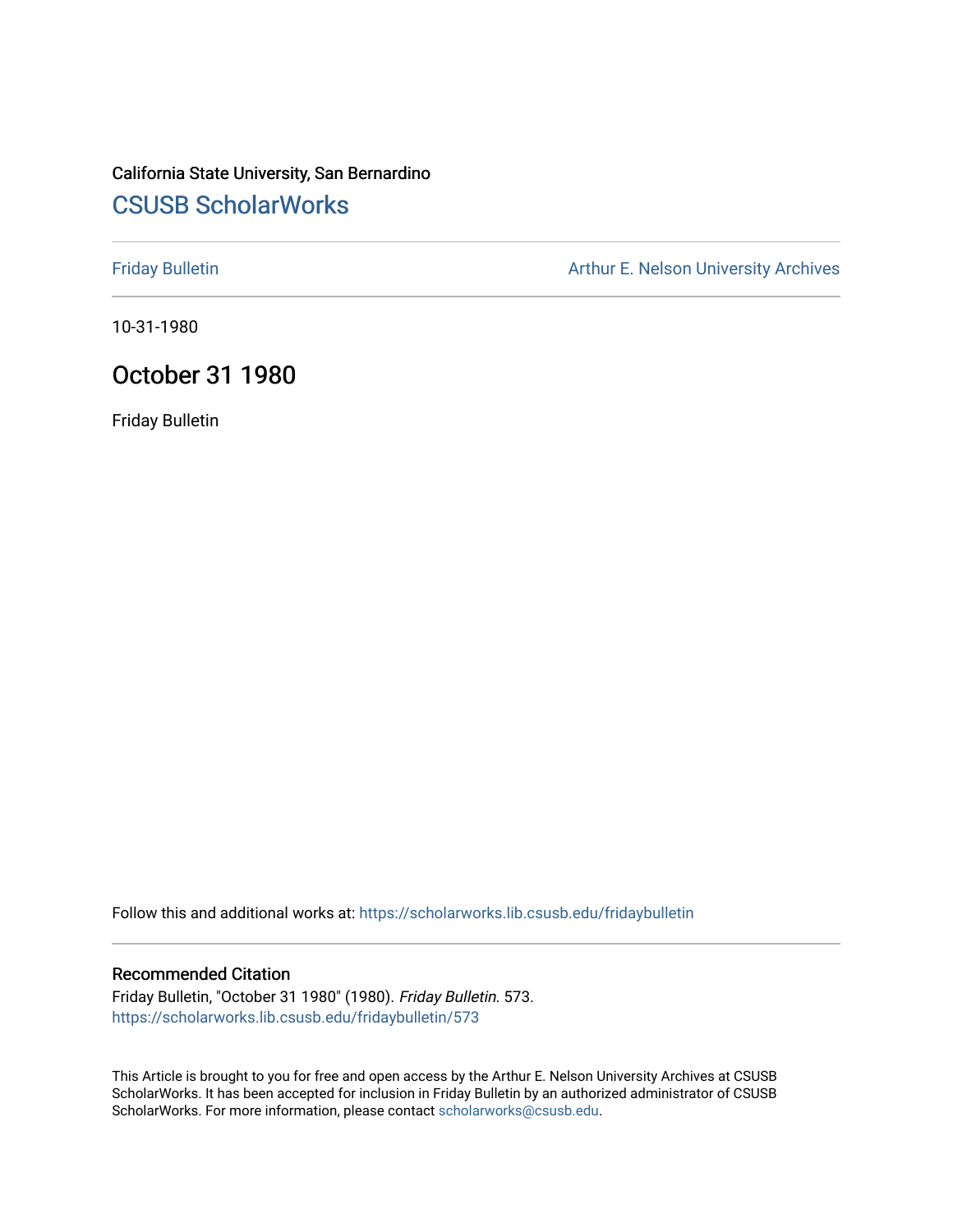

CALIFORNIA STATE COLLEGE . SAN BERNARDINO



October 31, 1980

**PRISM CONCERT SET FOR SUNDAY** 

A sampling of the musical specialties taught in the Music Department will be presented in the Prism Concert at 8:15 p.m., Sunday in the Creative Arts Building recital hall.

The concert will begin with a special tribute in memory of Dr. William Gean, associate professor of philosophy, who died Monday evening.

The Prism Concert gets its name not only from the broad spectrum of musical styles represented, but from the way in which the concert is performed. A play of light guides the viewer's attention around the stage from jazz ensemble to choir to brass quintet and the other performing groups.

And so it goes through a program of jazz, classical and modern music by the choir, the woodwind quintet, the chamber orchestra, the brass quintet, chamber singers, a vocal quartet, the wind ensemble and the electronic music studio.

Conducting the various performing groups will be Dr. Loren Filbeck, chamber singers and concert choir; Dr. Richard Saylor, chamber orchestra, and Keating Johnson, jazz and wind ensembles.

Students and children will be admitted free; general admission is \$2.

**OCEAN AUTHORITY To SPEAK HERE** 

Dr. Don Walsh, an authority on the world's oceans and the holder of the record for the deepest ocean dive, will speak on "Law of the Sea and America's Ocean Policy" at 1 p.m., Tuesday, in LC 5.

Dr. Walsh, who will be brought to campus by Dr. Richard Ackley, associate dean, academic administration, is also director of the Institute for Marine and Coastal Studies at USC.

The world's record for the deepest dive was set by Dr. Walsh and a companion in the bathyscaph Trieste in an excursion to the 35,800-foot-deep bottom of the Marianas Trench near Guam. The National Science Foundation has named a peninsula-like ridge in Antarctica "Walsh Spur" in recognition of his contributions to the U.S. programs in that region.

Recently, President Carter appointed Dr. Walsh to a three-year term on the National Advisory Committee on Ocean and Atmosphere.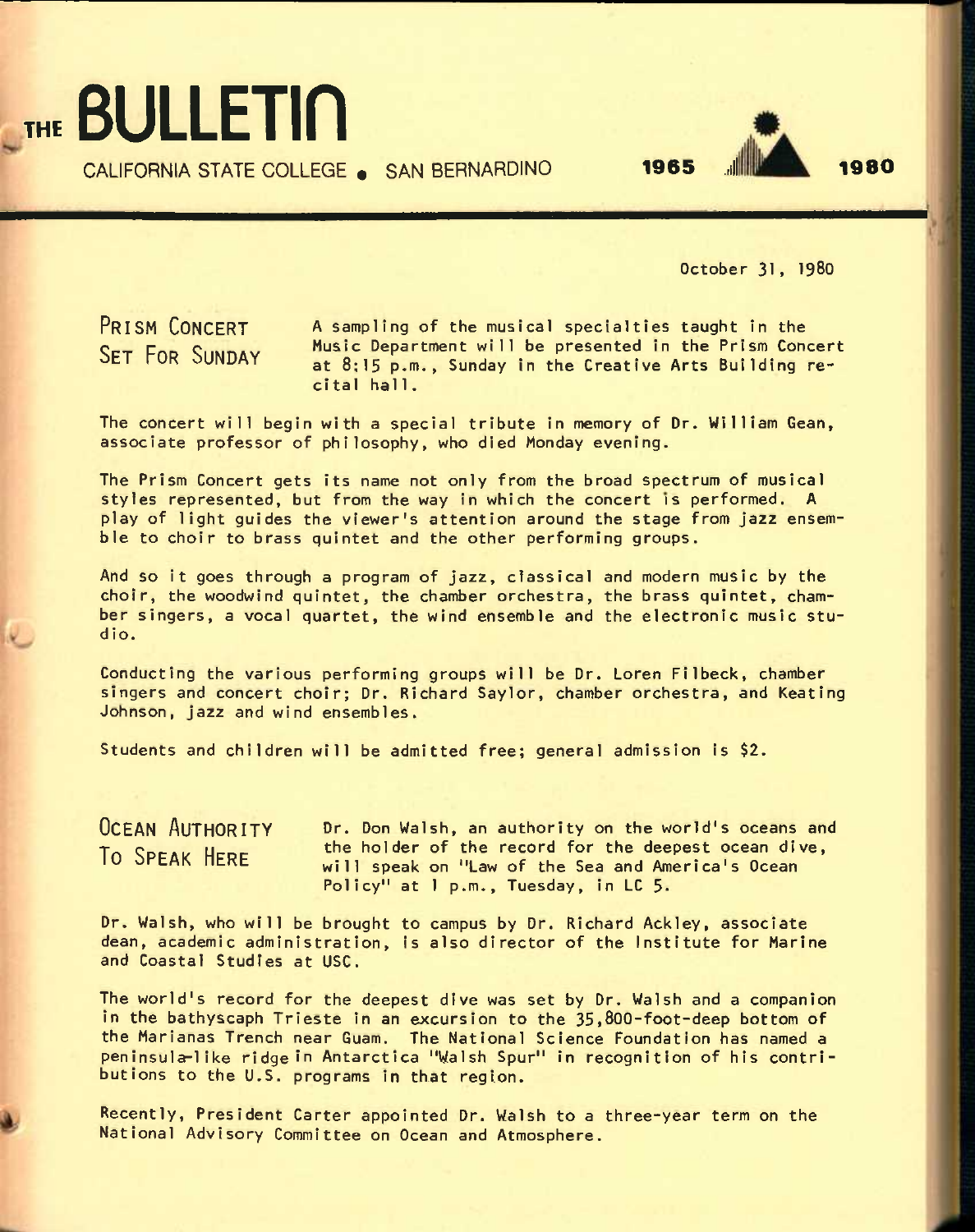RESIDENCE HALLS **The eight campus residence halls are filled to 99 NEARLY AT CAPACITY** percent of capacity. With a maximum of 416 students possible, there are  $412$  residents now living in Tokay, Arrowhead, Joshua, Mojave, Morongo,

Waterman, Badger and Shandin Halls.

This year's population represents a 13 percent increase over the same period a year ago, and the second year there has been a substantial increase in the number of students living in the halls. Last year saw a 10 percent gain. Since October 1975, residence hall occupancy has risen 58 percent, from 237.

Of the total, 57 percent of the residents are women, a somewhat higher percentage than their 55 percent of the college population generally.

The majority of the residents are new (58 percent) and most villagers are between the ages of 17 and 24 (84 percent). In 1979, the residents were divided 50-50 between new and returning students.

**CHANCELLOR'S REP COMING HERE To DISCUSS INTERNATIONAL PROGRAMS** 

A representative of the Chancellor's Office will be on campus Wednesday to provide information to students on the International Programsoperated by the CSUC.

Larry Plttman will be in LC 241 from 10 a.m.-noon and 1:30-4 p.m. to hand out information and answer questions.

The International Program provides a chance for students to study abroad--in France, Germany, Israel, Italy, Mexico, Peru, Spain, Sweden, New Zealand, Japan, England, Taiwan, the Republic of China and Denmark—while concurrently enrolled in their home college or university.

**ENSEMBLES NEXT ON PROGRAM FOR NOON CONCERT SERIES** 

Ensembles from the Music Department will present the next program on Nov. 6 In the Thursday noon concert series in the Creative Arts Building recital hall.

Faculty, staff and students are invited to attend the free concert.

The California State College, San Bernardino BULLETIN is published Fridays by the Public Affairs Office, AD 117, extension 7558. Items for publication should be received in writing by noon Tuesday.

Editor . . . Charles Hand Calendar I tems . . . . Ruth Moran Printed in the Duplicating Center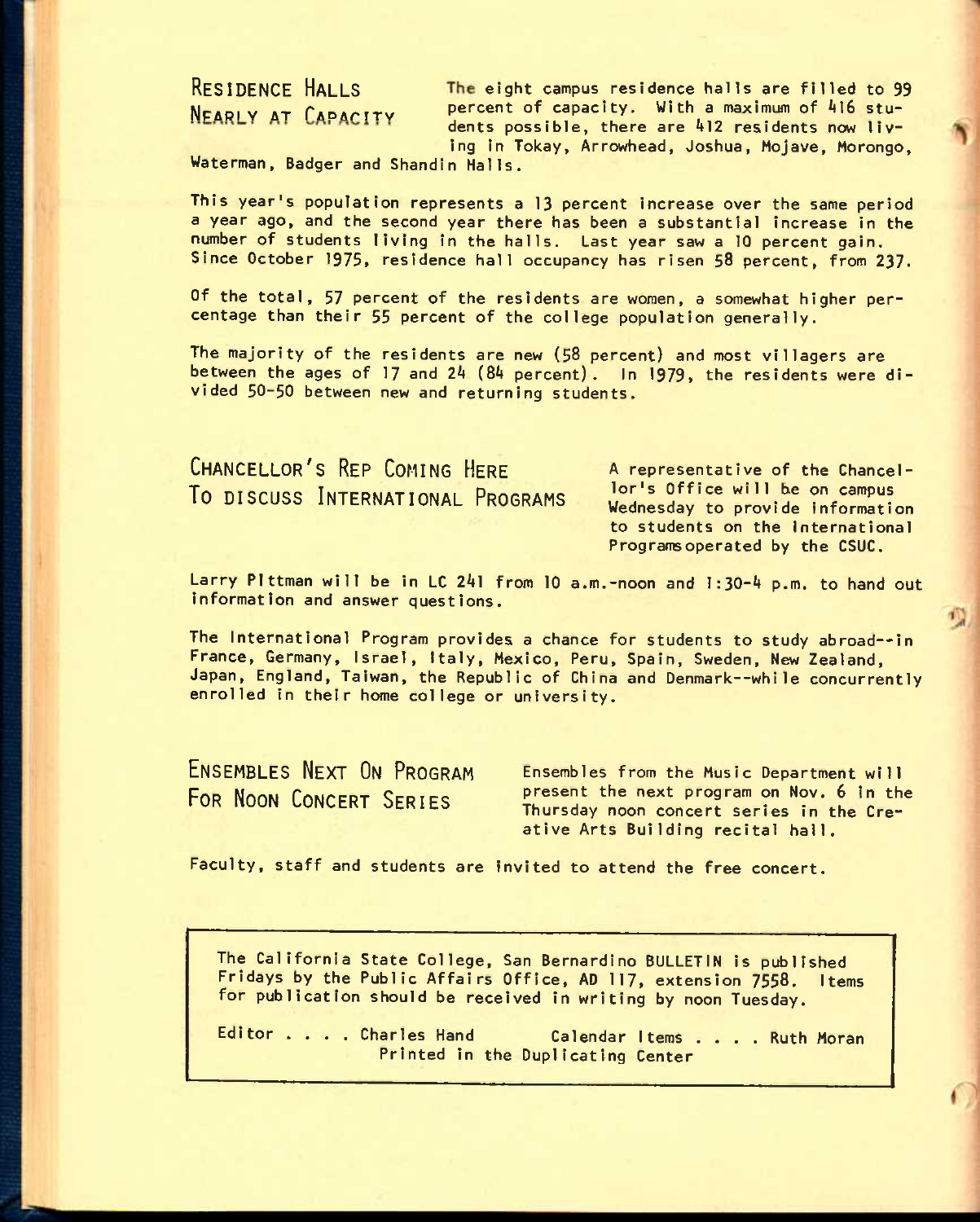**NOVEMBERFEST FEATURES FUN AND GAMES** 

Booths with food, games, ethnic displays, music and more will be part of the annual Novemberfest fall festival Thursday in front of the library.

One of the featured attractions will be the Festival of India, a troupe of entertainers and cultural specialists from India who will show and tell the story of their native land. College clubs which will have booths and displays include the Sociology Club, Alpha Kappa Delta, M.E.Ch.A., the Black Student Union, Alpha Kappa Psi, the Christian Life Club, the Disabled Students Association, the Newman Club and Shalom.

A live band will perform all day in the Union; there will be a Frisbee miniature golf tournament, horsehoes and a dance contest.

College faculty, staff and students are invited to participate.

**EVENING AND WEEKEND HOURS** The Art Gallery is staying open weekends **MAKE LACHAISE VIEWING EASY** and evenings to accommodate those who may not be able to visit the current display, drawings and sculpture by French-American

Gaston Lachaise, during the normal daytime hours.

During the evening, the gallery Is open 7-9 p.m., Monday through Thursday. Weekend hours are 1-4 p.m., Saturday and Sunday.

The extended hours provide faculty and staff members an opportunity to bring family and friends to the campus to view the exhibit. This Lachaise exhibit is unique in two respects. Not only are some of the pieces of sculpture on display publicly for the first time, but it contains the largest number of Lachaise drawings ever assembled for an exhibit.

**LIBRARY TO DISPLAY A** display of World war **L** memorabilia will open at WWI MEMORABILIA **The library Tuesday and run through Dec. 7.** 

Two color reproductions of recruiting posters, a 1917 draft notice and publications of the era are among the materials to be displayed. The exhibit will be located on the first floor.

**LIBRARY EXHIBITS** The two exhibits currently displayed at the library, FRID NEXT WEEK "Black Women: Achievement Against the Odds" and samples of American sheet music from 1900-1953, will end next week. The last day for the black women exhibit will be Sunday and the sheet music display will conclude Monday.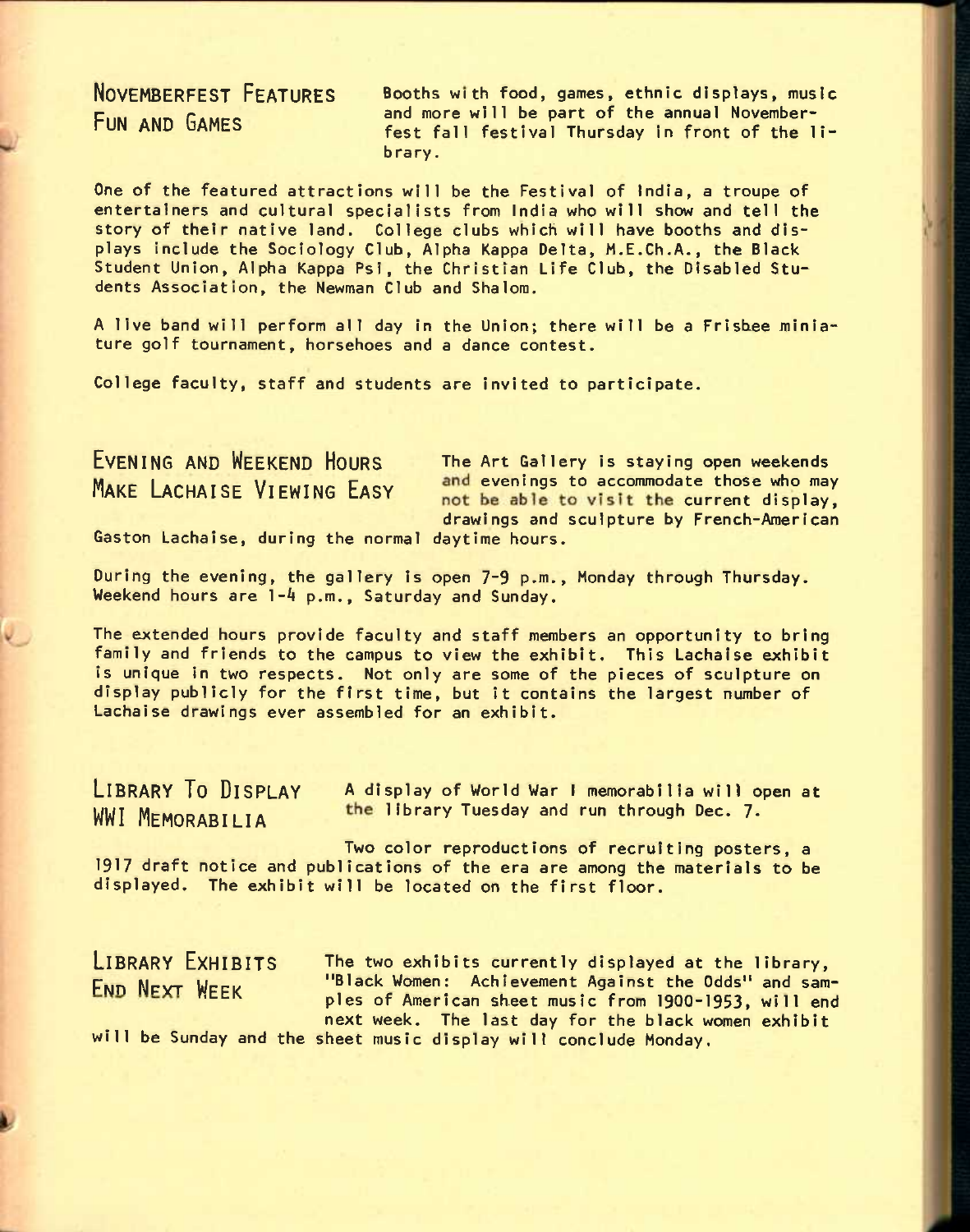**ELECTION DAY Is NEXT WEEK** 

Next Tuesday is the day voters decide who will be President, legislators, congressmen and assorted local representatives, as well as the fate of numerous ballot issues.

The law allows up to two hours off with pay for employees who do not have time to vote during their usual time off. Written requests for such time off must be submitted at least two days In advance, giving the reasons why It Is Impossible to vote without time off.

The extra time. If granted, will usually be scheduled at the start or end of the working day, whichever allows the most time for voting and the least time lost from work.

**TWO NAMED TO AID** Barbara Sovereign has been named counselor and<br> **Begins and Sandra Fletcher-Christie tutor for the Services to <sup>D</sup>tcadi** *CT\* Q**-rnncMxc** Sandra Fletcher-Christie tutor for the Services to **DISABLED OTUDENTS** Students with Disabilities program. Sovereign will continue working toward an advanced degree in psy-

chology and Fletcher-Christie toward her teaching credential In special education and her graduate degree.

The Disabled Students' tutoring center is located in LC 315. Sovereign will be available Mondays from 8 a.m.-1:30 p.m., Wednesdays from 11 a.m.-l p.m. and Fridays from 8 a.m.-3 p.m. Fletcher-Christie will be at the center from 10 a.m.-noon and from 8 a.m.-3 p.m., Tuesdays and Thursdays.

Anyone needing the services of either person at other hours may contact the Services to Students with Disabilities office at 7797.

**SPEAKING OUT** Dr. Marllyn Ambrose (Education) was one of the representatives for California higher education In a Symposium for Vocational Education Officers last week at the Los Angeles Hyatt House. Nineteen organizations were represented, along with CSUC staff members, in discussions of common problems, potential solutions and commitments to problem solving.

Dr. A. Vivien Bull (French) spoke to Friends of Yucaipa Valley Library in Yucaipa Oct. 26 on "Off the Tourist Track in England: The Cotswolds."

Dr. Robert Cramer (Psychology) spoke Oct. 30 to students at Colton High School on "Careers in Psychology."

Dr. Dennis Pederson (Chemistry) gave a talk titled "Some Like It Hot—Life at High Temperatures" before the San Gorgonio Section of the American Chemical Society Oct. 23.

Dr. Alexander Sokbloff (Biology) spoke at the Universldad Naclonal Autonoma de Mexico, Mexico City, Oct. 17 on the genetics of Tribolium and presented a paper and served as moderator of one of the sessions of the Colloquium on Preservation of Stored Seeds and Grains at Oaxtepec, Morelas, Mexico Oct. 20-25.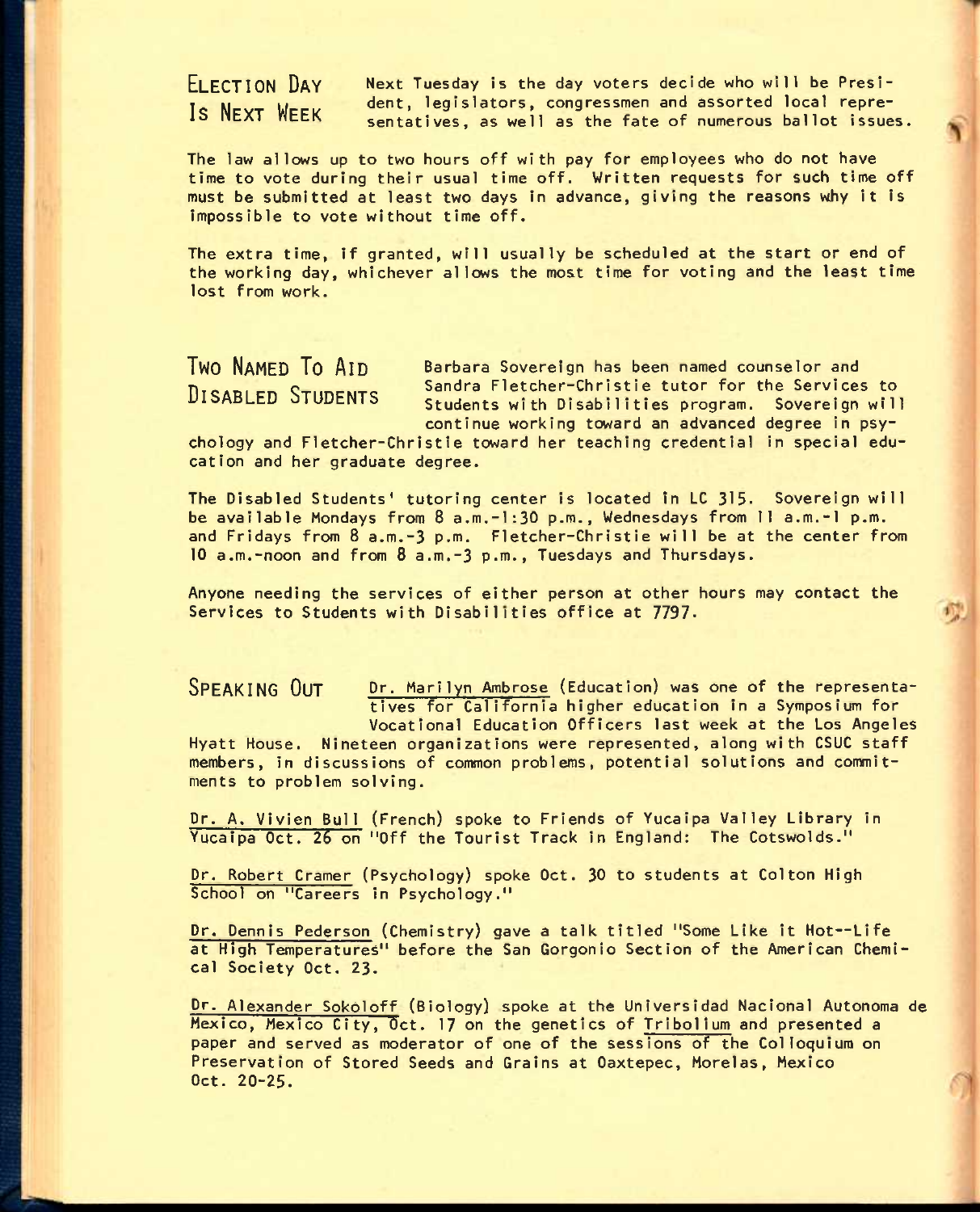PUBLICATIONS Dr. Marvin Frost (Geography) had a paper, "Patterns of Human Influence on Landscape and Wildlife: Selected Case Studies in Belize," accepted for publication in Revista Geografica, Number 93, June, 1981.

Dr. Edward Whi te (English) published a satire on the CSUC Board of Trustees In the Oct. 6 issue of the Chronicle of Higher Education. Dr. White also reviews books for The Los Angeles Times.

### **NOTEWORTHY** Pr. Ronald Sames (Theatre Arts) assumed chairmanship of the Southern California Theatre Association at its annual fall conference Oct. 17-19 in Oxnard.

Dr. Loralee MacPike (English) has been invited to join the National Book Critics Circle, an association of book reviewers which names the recipients of the prestigious annual National Book Critics Circle Awards.

Dr. Theron Pace (Services to Students with Disabilities) has been invited to join the Crafton Hills College Advisory Committee for Disabled Student Services, and has been appointed to the San Bernardino Mayor's Committee for the international Year of the Disabled Person.

Dr. Amanda Sue Rudisill (Theatre Arts) was elected executive secretary of the Southern California Theatre Association at the annual meeting Oct. 17-19 in Oxnard.

### PERSONALS The college congratulates Mr. and Mrs. Steve Domingues (Activities) on the birth of their first child, a son born Oct. **23.** The baby weighed 8 lb., **6** oz. and was named Scott Stephen.

The college extends best wishes to Mr. and Mrs. Anthony Provencio (Cathy Gonzales, Dean of Students Office), who were married Oct. 25 at the Church of the Resurrection in Fontana.

The college extends sympathy to Betty Belanger (Physical Plant) on the death of her mother, Oct. 15 in Santa Rosa.

## **EDUCATIONAL OPPORTUNITIES**

San Diego State University, Dean, College of Education. Application deadline: Jan. 12, **1981.** Apply to: Albert W. Johnson, Vice President, Academic Affairs.